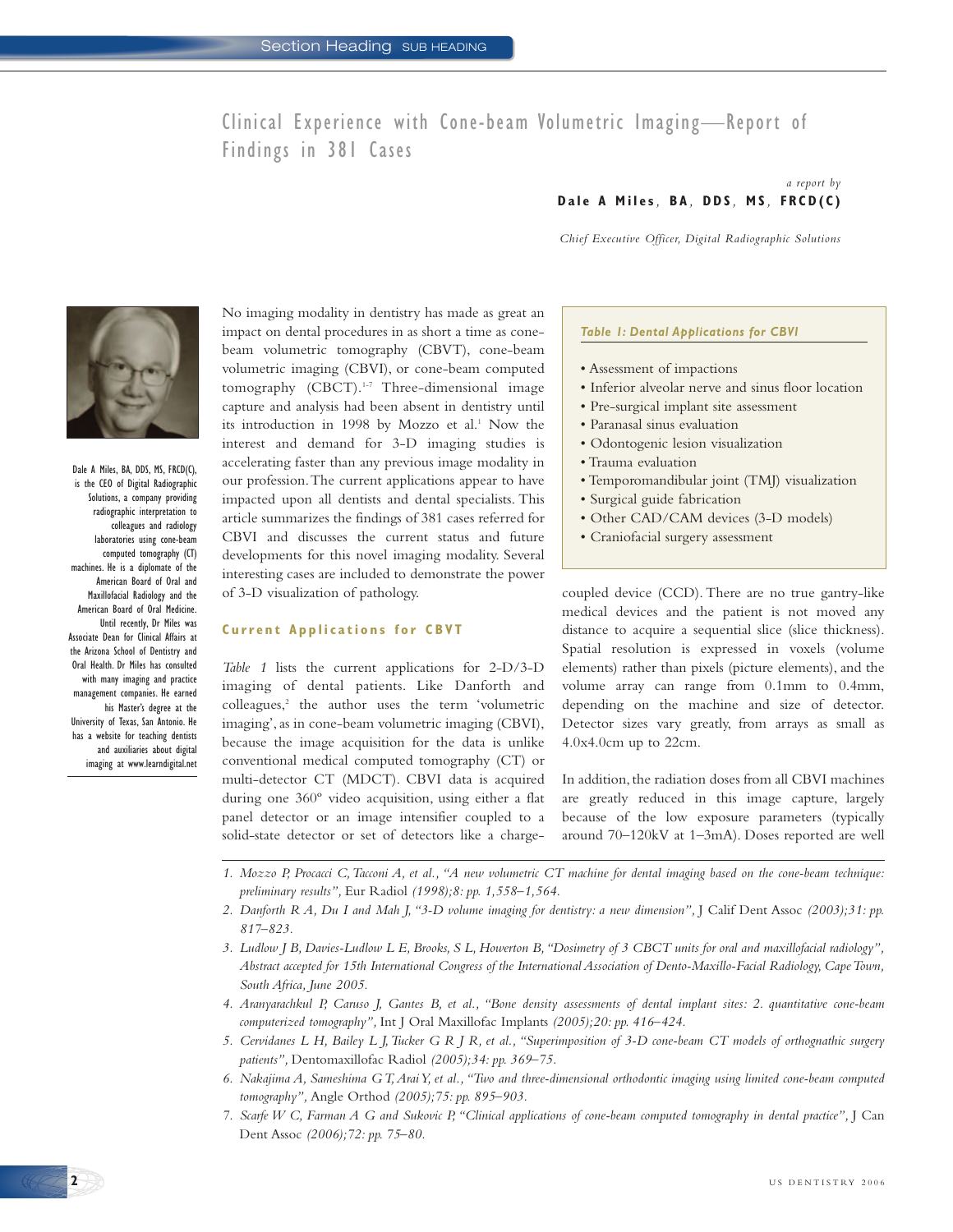#### *Table 2: Clinical Findings of 381 CBVI reports*

| <b>Site</b>                | <b>CSPI</b>  | CSP <sub>2</sub> | Portl | <b>ADB</b> | LVI            |                                 |
|----------------------------|--------------|------------------|-------|------------|----------------|---------------------------------|
|                            |              |                  |       |            |                | <b>Total Cases</b><br>$n = 381$ |
| No. of Cases               | 253          | 43               | 17    | 66         | $\overline{2}$ | 381                             |
| Airway                     | 13           |                  | 2     |            | 0              | $17+$                           |
| Bone                       | 97           | 16               | 10    | 32         | 0              | $155*$                          |
| Dental                     | 20           | 3                |       | 3          | 0              | 26                              |
| <b>Sinus</b>               | 143          | 4                | 12    | 37         | 2              | 208                             |
| <b>TMI</b>                 | 39           | 10               | 5     | 13         |                | 67                              |
| Vertebral Bodies           | 26           |                  |       | 4          | 0              | 32                              |
| Odontogenic lesion         | 20           |                  |       | 5          | 0              | 27                              |
| Non-odontogenic lesion     | 4            | 0                | 0     | 0          | 0              | 4                               |
| Soft-tissue calcifications |              |                  |       |            | 0              | 4                               |
| Other                      | 78           | 19               | 3     | 27         | $\overline{2}$ | 129#                            |
| Unremarkable               | $\mathbf{I}$ | 3                |       | 6          |                | 20                              |
| <b>Total</b>               | 452          | 112              | 52    | 185        | 6              | <b>701</b>                      |

*CSP1 = ClearScan Property in Phoenix, AZ.*

*CSP2 = ClearScan Property in Peoria, AZ—lab service since closed.*

*Port1 = Portland, OR—lab service since closed.*

*ADB = Advanced Dental Board, an Internet-based radiology reporting service.*

*LVI = Las Vegas Institute*

*TMJ = temporomandibular joint.*

*"Bone": apical periodontitis, residual cysts, furcations, recent extraction site(s), impacted teeth, idiopathic osteosclerosis.*

*"Other": includes congenitally missing teeth; calcified, elongated stylohyoid process(es); calcified lymph nodes; retained root(s); metallic fragments; hypoplasias/hyperplasias (facial, teeth); medial sigmoid depression(s); dilacerated roots; tori; enostosis; SSGD (submandibular salivary gland depression); fibrous healing defect; and one possible case of Paget's disease of bone.*

*Several implants were reported impinging in anatomic spaces.*

*# includes two pharyngeal masses.*

*+ includes two cases of blocked ostium.*

*Non-odontogenic lesions included several antral lesion (extrinsic), a neurolemmoma, and a fractured zygoma.*

*Vertebral changes included two surgical "repairs".*

*Two cleft palate cases, one surgical "non-union" case.*

*Note: gross caries and periodontal bone loss NOT tallied, but reported in the formal interpretive reports.*

under 0.1mSv, with several machines as low as 0.007–0.05mSv, whereas MDCT doses range from 0.289–0.723mSv.2 Others have expressed the dose from CBVI to MDCT in terms of "dose in days per capita background dose".3 For cone-beam image acquisition, this ranges from 3–48 days, depending upon machine and volume detector size, compared to 103–243 days for maxillary or mandibular imaging performed with MDCT machines. Other differences between CBVI and MDCT are included in the discussion.

# **Clinical Studies**

For one year, from February 2005 to February 2006, the clinical findings summarized in each of 381 reports were tabulated. The results from imaging centers in Phoenix and Peoria,Arizona, Portland, Oregon, several centers in California, and the Las Vegas Institute, Nevada, appear in *Table 2* above. The majority of the cases referred to the services were for pre-surgical implant assessment. An 'analytical report', complete with 1:1 measurements of proposed implant sites, hard copy images, a CD-ROM with images, and a DICOM (Digital Imaging and Communication in Medicine) viewer, was provided to the referring clinician, usually within 24 hours. An 'interpretive report', from which these clinical findings were summarized, was returned within 48 hours to that same clinician.

#### **Clinical Case Studies**

#### *Case Study 1*

A 12-year-old white male was referred to the University of California, San Francisco (UCSF) orthodontic clinic for evaluation of impacted maxillary permanent cuspids. CBVI was performed using a Hitachi CB MercuRay X-ray device. Image reconstruction was performed and the volume data analyzed. Two-dimensional and 3-D images were returned to the referring clinician with a diagnosis of impacted maxillary canines and cystic transformation of the follicle of tooth #6 (see *Figure 1*).

#### *Case Study 2*

A 35-year-old Asian female was referred to the University of Southern California (USC) orthodontic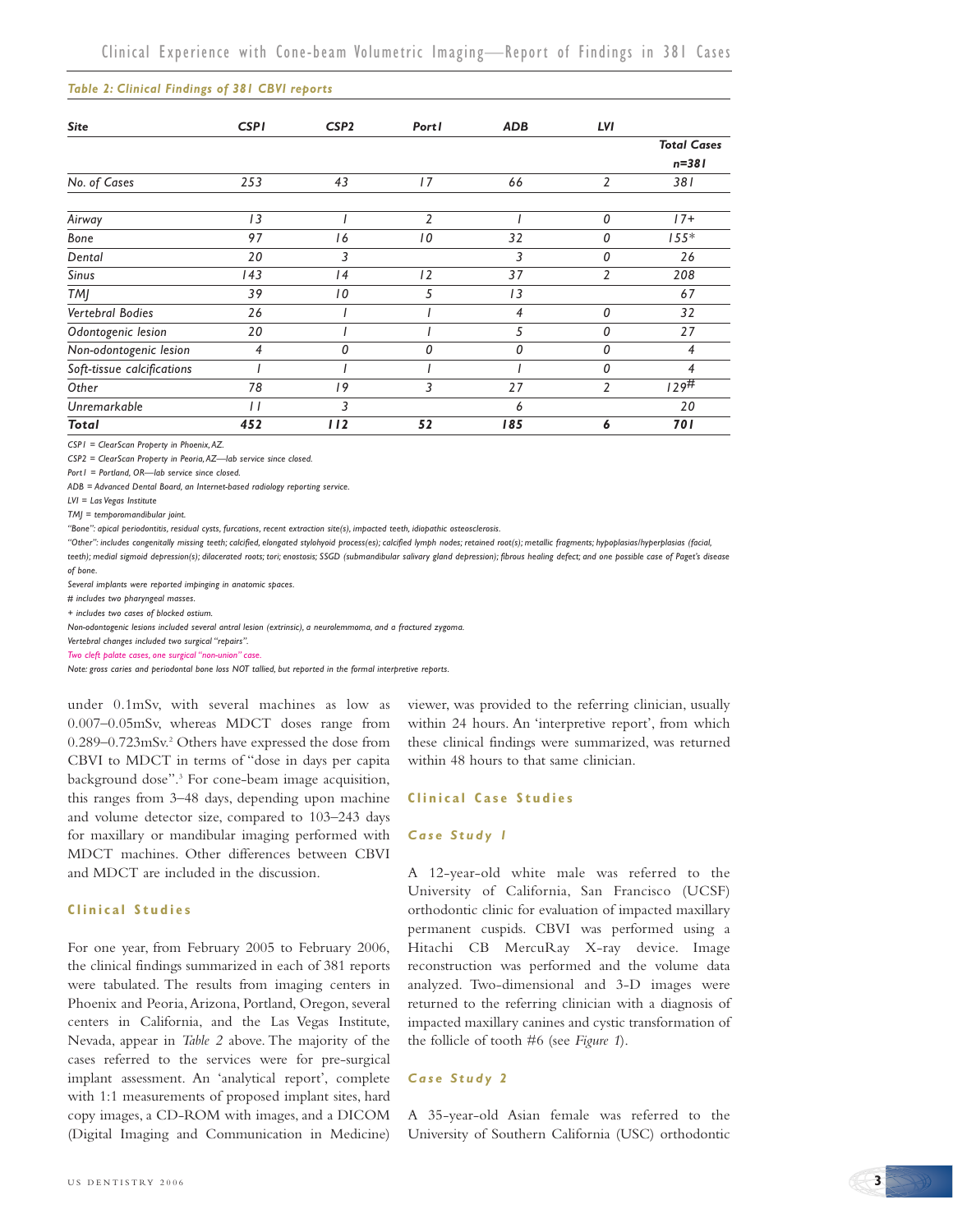











*Figures 1a and 1b show thin pseudo-panoramic 1mm slices revealing loss of anatomic shape of the follicle and follicular attachment extension well past the cemento-enamel junction (CEJ), two classic radiographic features of 'cystic transformation of the tooth follicle'. 1c is a sagittal slice showing expansion of the suspected lesion. 1d is a 3-D reconstructed image showing perforation of buccal cortex. 1e is an MIP (maximum intensity profile) image rendered to look 'X-ray like' to show the loss of anatomic shape.*

department's Redmond Imaging Center for implant evaluation. A radiographic interpretation report was requested secondary to the implant site evaluation. One of the more significant findings was a large, welldefined pericoronal radiolucency associated with the impacted tooth #17. Images were created using Accurex software (CyberMed International, Seoul, Korea) which characterized the changes and illustrated the intimate proximity of the inferior alveolar nerve and canal to this impaction (see *Figure 2*). Significant perforation of the lateral wall of the ascending ramus was noted and a differential diagnosis based on the radiographic appearance was given to the clinician to facilitate lesion management.The differential diagnosis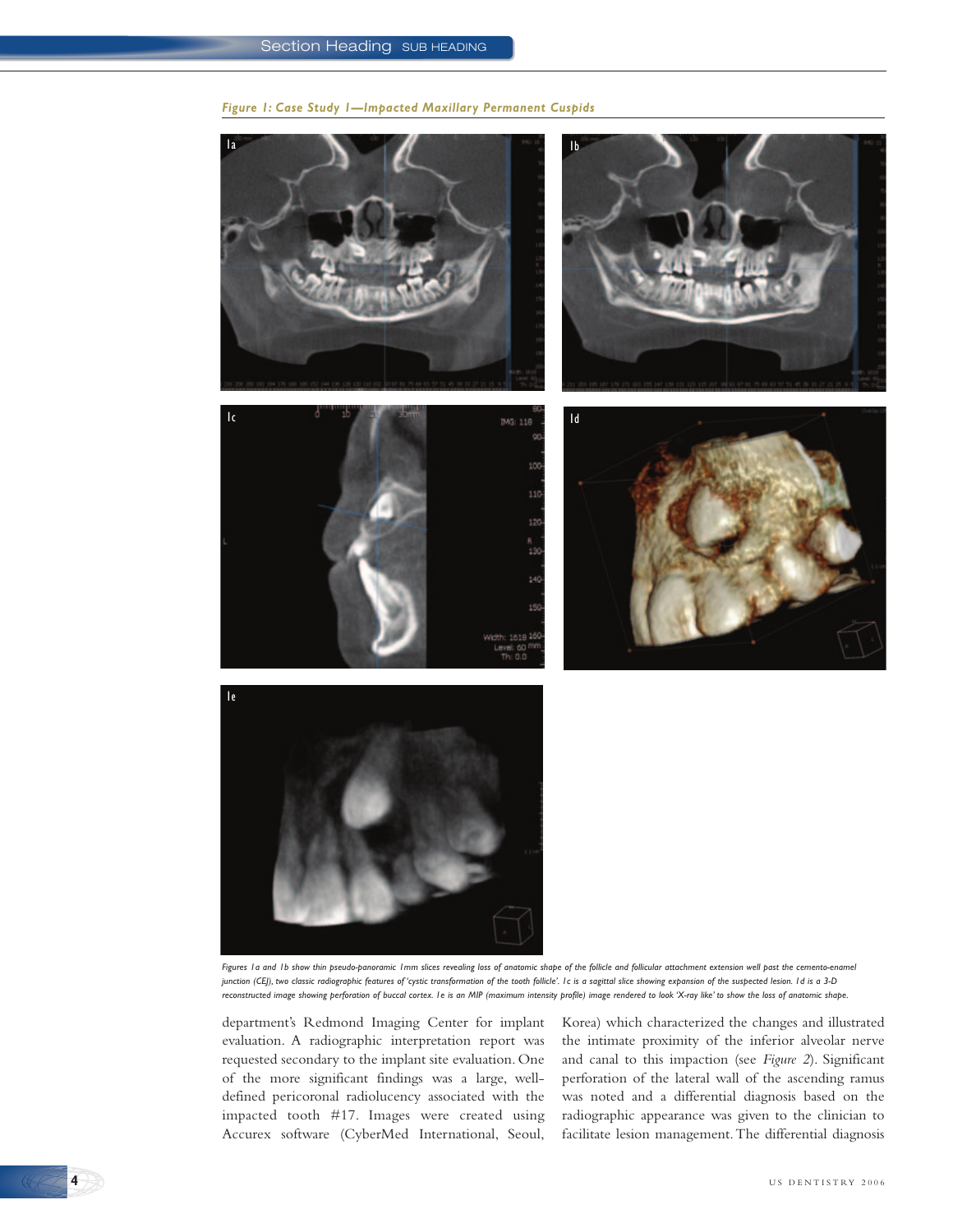## *Figure 2: Case Study 2—Implant Evaluation*



*Figures 2a and 2d area pseudo-panoramic slices revealing the lesion. Figure 2d shows the inferior alveolar nerve/canal track after marking the canal. Figures 2b (sagittal slice) and 2c (coronal slice) show features of size, canal proximity and expansion. Figure 2e is the appearance of the canal in a coronal slicing revealing the canal in red to help visualize the proximity of the anatomic structure to the impaction. Figure 2f is a 3-D reconstruction showing the canal location with respect to the tooth and a cratering effect of the lesion with ramus perforation.*

included a) dentigerous cyst, b) odontogenic keratocyst and c) ameloblastoma (doubtful).

# **Case Study 3**

The patient was referred for a CBCT dental imaging series, which was performed at the Case Western Reserve University in Cleveland, Ohio.A radiographic interpretive report was generated, which included findings of impacted lower third molars and an occult pericoronal radiolucency about tooth #32. Incidental findings in this case also included a calcified lymph node (*Figures 3c, 3d*) and chronic inflammatory changes in the patient's right maxillary sinus (*Figure 3h*).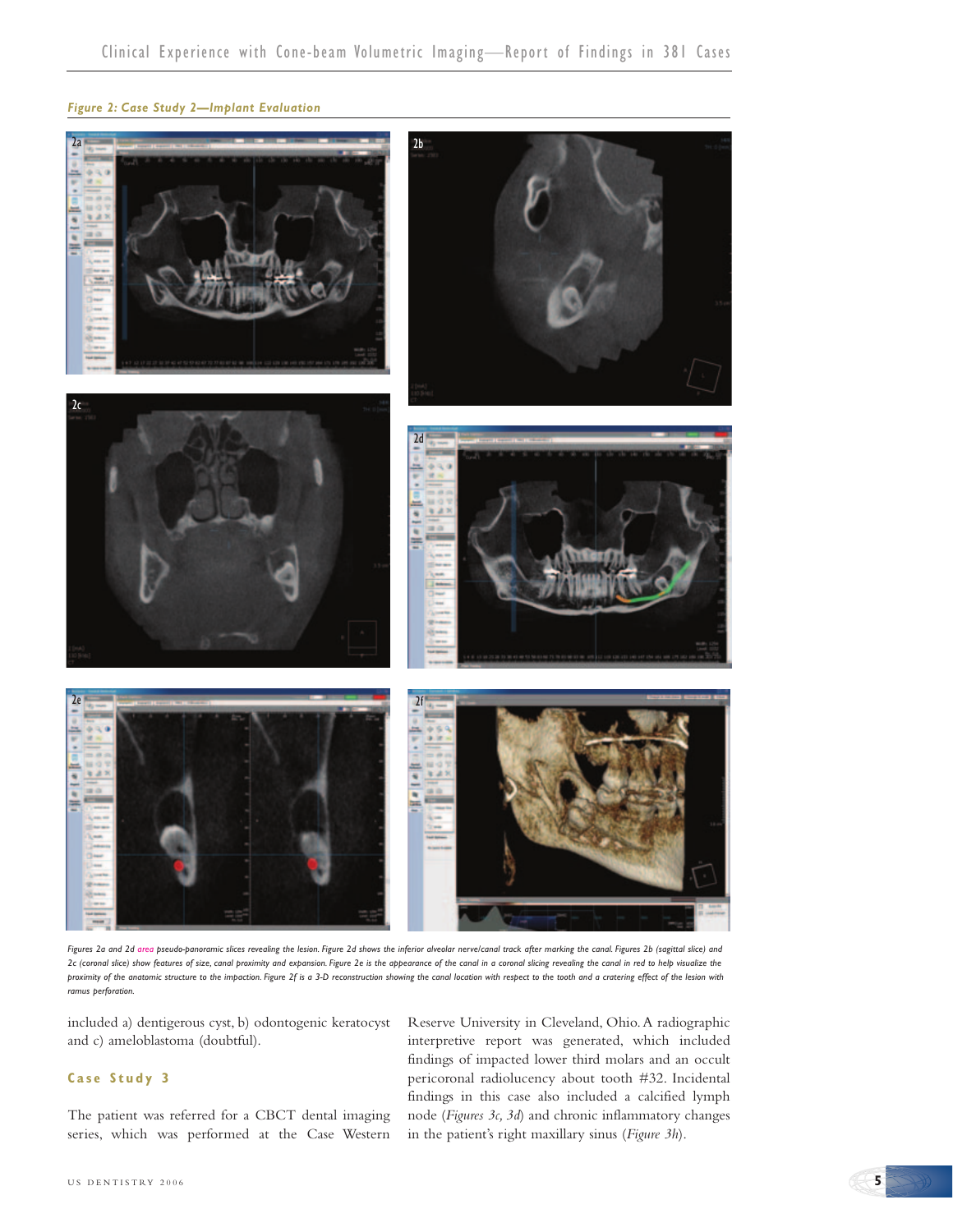#### *Figure 3: Case Study 3—CBCT Dental Imaging Series*

# 3a 3b









*Figure 3a shows a large, well-defined pericoronal raidolucency about tooth #32. Figure 3b shows nerve localization and referencing markers to identify slices to view sagittally. Figures 3c and 3d show severe, linear root resorption, suggestive of an odontogenic keratocyst or ameloblastoma. Figure 3d shows occlusal anatomy in remarkable detail. Remember that this tooth is impacted in bone. Figure 3e shows incidental calcification suspected of being a calcified lymph node. 3f shows how these findings can be labeled. Figure 3g is a 3-D reconstruction of the impacted tooth #17. Figure 3h is an axial slice at the level of the midpalate or top of condylar head, showing left antral change.*

#### **Discussion**

There are many differences between MDCT and CBVI. *Table 3* cites most of them.The most significant difference, in the author's opinion, is that the image acquisition does not allow separation of soft tissue of the brain; that is, one cannot see gray and white matter. For the dentist and oral radiologist, this is significant, because, although studied, neither practitioner is trained to read neuroanatomy or neural lesions.The cone-beam images acquired are excellent at displaying bony anatomy and skull spaces, but soft tissues are only seen in the cervical and external surfaces (see *Figure 1*). CBVI scans evaluated for the referring dentist or dental specialist by the oral and maxillofacial radiologist are of the airway, paranasal sinuses and nasal cavity, temporomandibular joints structures, osseous structure, and dental structures. Our clinical studies demonstrated almost two 'reportable findings' per scan, many of which led to referrals to other dental specialists, rhematologists and otolaryngologists. In addition, because of the unique 3-D and slice rendering, even periapical lesions, missed during conventional intra-oral and panoramic examination, were found on CBVI images and recommended for treatment and follow-up. *Table 4* lists currently available CBVI machines.

### **Future Developments**

Several other manufacturers are planning to introduce cone-beam imaging devices to the dental market in North America in the next year. Among these are Sirona (Bensheim, Germany), and Planmeca (Helsinki, Finland), two companies in the process of finishing development of a CBCT device.

Planmeca's CBCT machine, the ProMax 3D, is unique in the industry because it consists of an upgrade of its existing ProMax digital panoramic machine.This means that existing ProMax owners will have a substantially less expensive upgrade path to 3-D imaging capability. Planmeca is the only company to plan a device based on an existing dental X-ray machine.

Sirona's CBCT device is called Galileos. Sirona will offer a 3-D imaging software program called Galaxis 3D with their device.

There is no doubt that cone-beam volumetric imaging will change the way dentists approach many procedures.Three-dimensional data appear superior for visualization of anatomy and many aspects of presurgical implant and orthognathic surgery, as well as orthodontic planning. Even specialties like endodontics are looking to CBVI to assist decision-making in complex or failed cases. With the excellent hardware